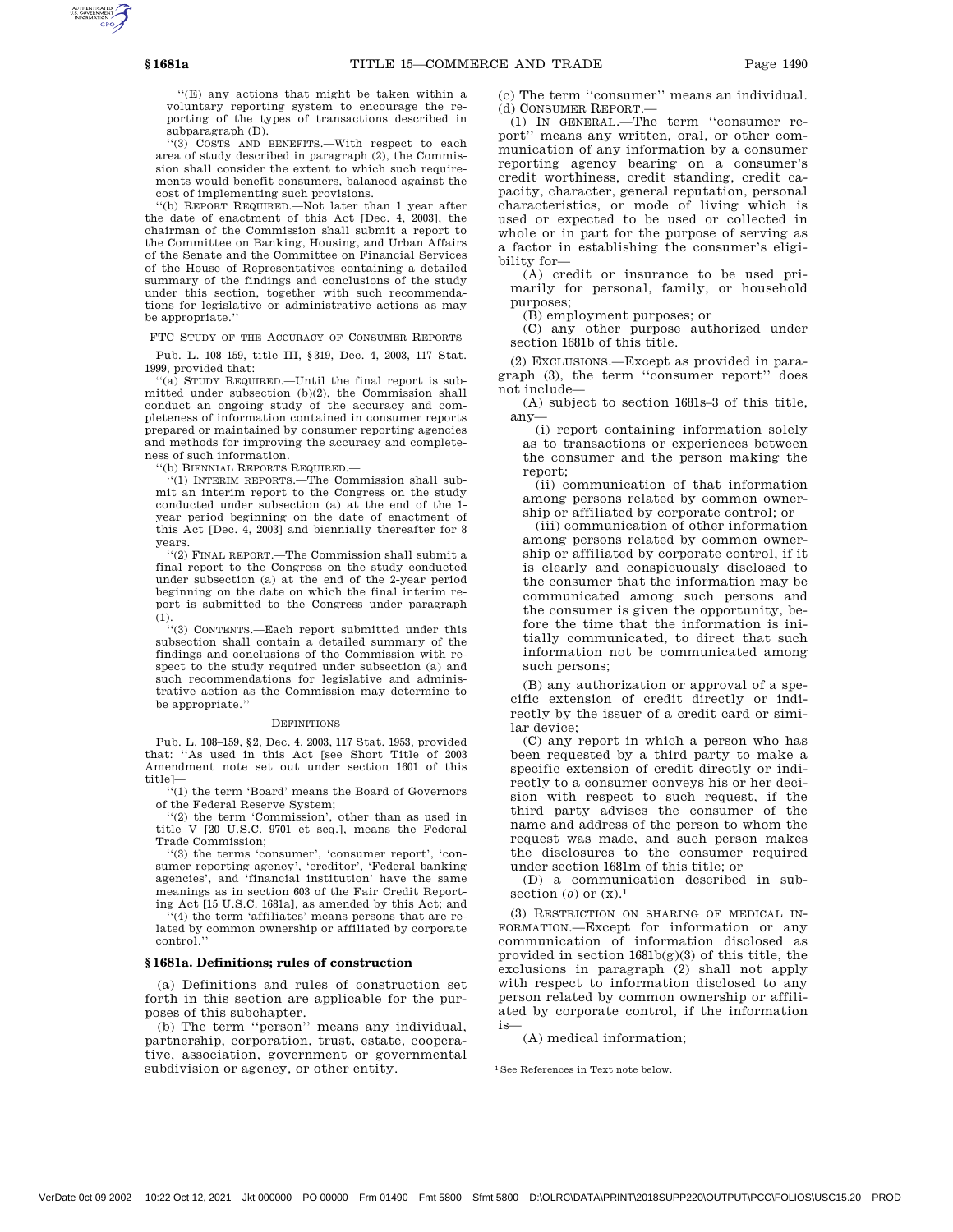(B) an individualized list or description based on the payment transactions of the consumer for medical products or services; or

(C) an aggregate list of identified consumers based on payment transactions for medical products or services.

(e) The term ''investigative consumer report'' means a consumer report or portion thereof in which information on a consumer's character, general reputation, personal characteristics, or mode of living is obtained through personal interviews with neighbors, friends, or associates of the consumer reported on or with others with whom he is acquainted or who may have knowledge concerning any such items of information. However, such information shall not include specific factual information on a consumer's credit record obtained directly from a creditor of the consumer or from a consumer reporting agency when such information was obtained directly from a creditor of the consumer or from the consumer.

(f) The term ''consumer reporting agency'' means any person which, for monetary fees, dues, or on a cooperative nonprofit basis, regularly engages in whole or in part in the practice of assembling or evaluating consumer credit information or other information on consumers for the purpose of furnishing consumer reports to third parties, and which uses any means or facility of interstate commerce for the purpose of preparing or furnishing consumer reports.

(g) The term ''file'', when used in connection with information on any consumer, means all of the information on that consumer recorded and retained by a consumer reporting agency regardless of how the information is stored.

(h) The term ''employment purposes'' when used in connection with a consumer report means a report used for the purpose of evaluating a consumer for employment, promotion, reassignment or retention as an employee.

(i) MEDICAL INFORMATION.—The term ''medical information"

(1) means information or data, whether oral or recorded, in any form or medium, created by or derived from a health care provider or the consumer, that relates to—

(A) the past, present, or future physical, mental, or behavioral health or condition of an individual;

(B) the provision of health care to an individual; or

(C) the payment for the provision of health care to an individual.2

(2) does not include the age or gender of a consumer, demographic information about the consumer, including a consumer's residence address or e-mail address, or any other information about a consumer that does not relate to the physical, mental, or behavioral health or condition of a consumer, including the existence or value of any insurance policy.

(j) DEFINITIONS RELATING TO CHILD SUPPORT OBLIGATIONS.—

(1) OVERDUE SUPPORT.—The term ''overdue support'' has the meaning given to such term in section 666(e) of title 42.

(2) STATE OR LOCAL CHILD SUPPORT ENFORCE-MENT AGENCY.—The term ''State or local child support enforcement agency'' means a State or local agency which administers a State or local program for establishing and enforcing child support obligations.

### (k) ADVERSE ACTION.—

(1) ACTIONS INCLUDED.—The term ''adverse action''—

(A) has the same meaning as in section 1691(d)(6) of this title; and

(B) means—

(i) a denial or cancellation of, an increase in any charge for, or a reduction or other adverse or unfavorable change in the terms of coverage or amount of, any insurance, existing or applied for, in connection with the underwriting of insurance;

(ii) a denial of employment or any other decision for employment purposes that adversely affects any current or prospective employee;

(iii) a denial or cancellation of, an increase in any charge for, or any other adverse or unfavorable change in the terms of, any license or benefit described in section 1681b(a)(3)(D) of this title; and

(iv) an action taken or determination that is—

(I) made in connection with an application that was made by, or a transaction that was initiated by, any consumer, or in connection with a review of an account under section  $1681b(a)(3)(F)(ii)$  of this title; and

(II) adverse to the interests of the consumer.

(2) APPLICABLE FINDINGS, DECISIONS, COM-MENTARY, AND ORDERS.—For purposes of any determination of whether an action is an adverse action under paragraph (1)(A), all appropriate final findings, decisions, commentary, and orders issued under section 1691(d)(6) of this title by the Bureau or any court shall apply.

(*l*) FIRM OFFER OF CREDIT OR INSURANCE.—The term ''firm offer of credit or insurance'' means any offer of credit or insurance to a consumer that will be honored if the consumer is determined, based on information in a consumer report on the consumer, to meet the specific criteria used to select the consumer for the offer, except that the offer may be further conditioned on one or more of the following:

(1) The consumer being determined, based on information in the consumer's application for the credit or insurance, to meet specific criteria bearing on credit worthiness or insurability, as applicable, that are established—

(A) before selection of the consumer for the offer; and

(B) for the purpose of determining whether to extend credit or insurance pursuant to the offer.

(2) Verification—

(A) that the consumer continues to meet the specific criteria used to select the consumer for the offer, by using information in a consumer report on the consumer, infor-

<sup>2</sup>So in original. The period probably should be ''; and''.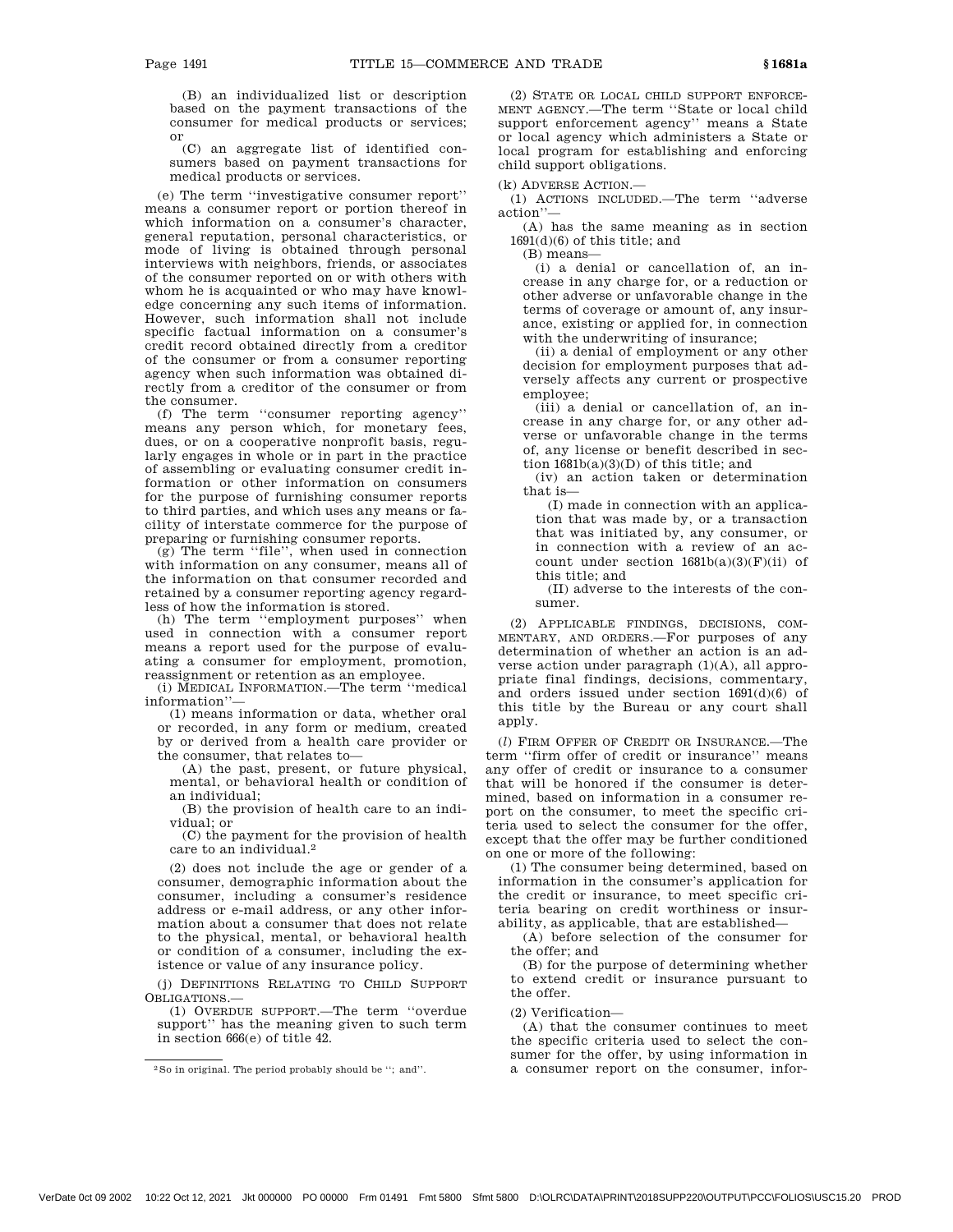mation in the consumer's application for the credit or insurance, or other information bearing on the credit worthiness or insurability of the consumer; or

(B) of the information in the consumer's application for the credit or insurance, to determine that the consumer meets the specific criteria bearing on credit worthiness or insurability.

(3) The consumer furnishing any collateral that is a requirement for the extension of the credit or insurance that was—

(A) established before selection of the consumer for the offer of credit or insurance; and

(B) disclosed to the consumer in the offer of credit or insurance.

(m) CREDIT OR INSURANCE TRANSACTION THAT IS NOT INITIATED BY THE CONSUMER.—The term ''credit or insurance transaction that is not initiated by the consumer'' does not include the use of a consumer report by a person with which the consumer has an account or insurance policy, for purposes of—

(1) reviewing the account or insurance policy; or

(2) collecting the account.

(n) STATE.—The term ''State'' means any State, the Commonwealth of Puerto Rico, the District of Columbia, and any territory or possession of the United States.

(*o*) EXCLUDED COMMUNICATIONS.—A communication is described in this subsection if it is a communication—

(1) that, but for subsection  $(d)(2)(D)$ , would be an investigative consumer report;

(2) that is made to a prospective employer for the purpose of—

(A) procuring an employee for the employer; or

(B) procuring an opportunity for a natural person to work for the employer;

(3) that is made by a person who regularly performs such procurement;

(4) that is not used by any person for any purpose other than a purpose described in subparagraph (A) or (B) of paragraph (2); and

(5) with respect to which—

(A) the consumer who is the subject of the communication—

(i) consents orally or in writing to the nature and scope of the communication, before the collection of any information for the purpose of making the communication;

(ii) consents orally or in writing to the making of the communication to a prospective employer, before the making of the communication; and

(iii) in the case of consent under clause (i) or (ii) given orally, is provided written confirmation of that consent by the person making the communication, not later than 3 business days after the receipt of the consent by that person;

(B) the person who makes the communication does not, for the purpose of making the communication, make any inquiry that if made by a prospective employer of the consumer who is the subject of the communication would violate any applicable Federal or State equal employment opportunity law or regulation; and

(C) the person who makes the communication—

(i) discloses in writing to the consumer who is the subject of the communication, not later than 5 business days after receiving any request from the consumer for such disclosure, the nature and substance of all information in the consumer's file at the time of the request, except that the sources of any information that is acquired solely for use in making the communication and is actually used for no other purpose, need not be disclosed other than under appropriate discovery procedures in any court of competent jurisdiction in which an action is brought; and

(ii) notifies the consumer who is the subject of the communication, in writing, of the consumer's right to request the information described in clause (i).

(p) CONSUMER REPORTING AGENCY THAT COM-PILES AND MAINTAINS FILES ON CONSUMERS ON A NATIONWIDE BASIS.—The term ''consumer reporting agency that compiles and maintains files on consumers on a nationwide basis'' means a consumer reporting agency that regularly engages in the practice of assembling or evaluating, and maintaining, for the purpose of furnishing consumer reports to third parties bearing on a consumer's credit worthiness, credit standing, or credit capacity, each of the following regarding consumers residing nationwide:

(1) Public record information.

(2) Credit account information from persons who furnish that information regularly and in the ordinary course of business.

(q) DEFINITIONS RELATING TO FRAUD ALERTS.—

(1) ACTIVE DUTY MILITARY CONSUMER.—The term ''active duty military consumer'' means a consumer in military service who—

(A) is on active duty (as defined in section  $101(d)(1)$  of title 10) or is a reservist performing duty under a call or order to active duty under a provision of law referred to in section 101(a)(13) of title 10; and

(B) is assigned to service away from the usual duty station of the consumer.

(2) FRAUD ALERT; ACTIVE DUTY ALERT.—The terms ''fraud alert'' and ''active duty alert'' mean a statement in the file of a consumer that—

(A) notifies all prospective users of a consumer report relating to the consumer that the consumer may be a victim of fraud, including identity theft, or is an active duty military consumer, as applicable; and

(B) is presented in a manner that facilitates a clear and conspicuous view of the statement described in subparagraph (A) by any person requesting such consumer report.

(3) IDENTITY THEFT.—The term ''identity theft'' means a fraud committed using the identifying information of another person, subject to such further definition as the Bureau may prescribe, by regulation.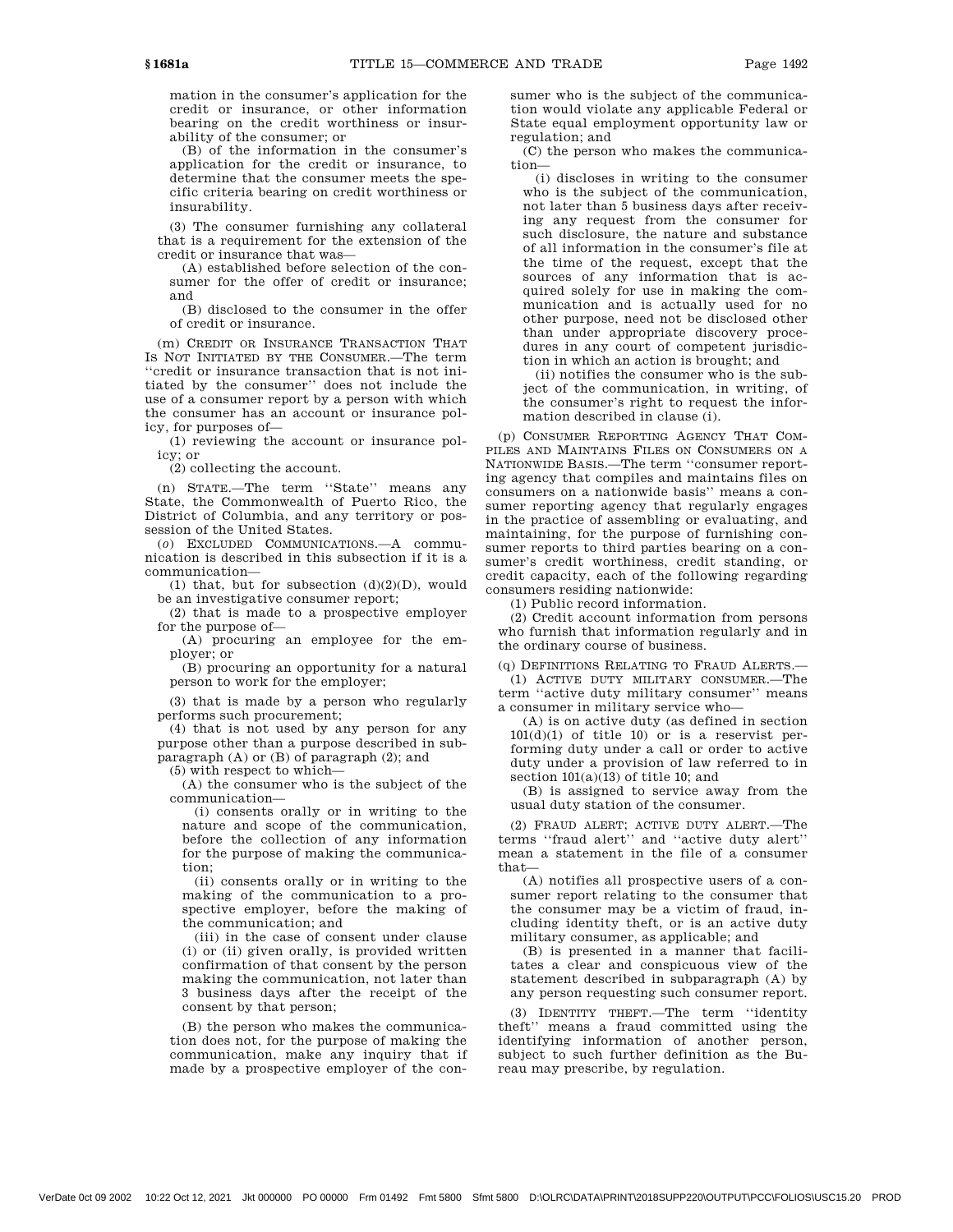(4) IDENTITY THEFT REPORT.—The term ''identity theft report'' has the meaning given that term by rule of the Bureau, and means, at a minimum, a report—

(A) that alleges an identity theft;

(B) that is a copy of an official, valid report filed by a consumer with an appropriate Federal, State, or local law enforcement agency, including the United States Postal Inspection Service, or such other government agency deemed appropriate by the Bureau; and

(C) the filing of which subjects the person filing the report to criminal penalties relating to the filing of false information if, in fact, the information in the report is false.

(5) NEW CREDIT PLAN.—The term ''new credit plan'' means a new account under an open end credit plan (as defined in section  $1602(i)^1$  of this title) or a new credit transaction not under an open end credit plan.

(r) CREDIT AND DEBIT RELATED TERMS—

(1) CARD ISSUER.—The term ''card issuer'' means—

(A) a credit card issuer, in the case of a credit card; and

(B) a debit card issuer, in the case of a debit card.

(2) CREDIT CARD.—The term ''credit card'' has the same meaning as in section 1602 of this title.

(3) DEBIT CARD.—The term ''debit card'' means any card issued by a financial institution to a consumer for use in initiating an electronic fund transfer from the account of the consumer at such financial institution, for the purpose of transferring money between accounts or obtaining money, property, labor, or services.

(4) ACCOUNT AND ELECTRONIC FUND TRANS-FER.—The terms ''account'' and ''electronic fund transfer'' have the same meanings as in section 1693a of this title.

(5) CREDIT AND CREDITOR.—The terms ''credit'' and ''creditor'' have the same meanings as in section 1691a of this title.

(s) FEDERAL BANKING AGENCY.—The term ''Federal banking agency'' has the same meaning as in section 1813 of title 12.

(t) FINANCIAL INSTITUTION.—The term ''financial institution'' means a State or National bank, a State or Federal savings and loan association, a mutual savings bank, a State or Federal credit union, or any other person that, directly or indirectly, holds a transaction account (as defined in section 461(b) of title 12) belonging to a consumer.

(u) RESELLER.—The term ''reseller'' means a consumer reporting agency that—

(1) assembles and merges information contained in the database of another consumer reporting agency or multiple consumer reporting agencies concerning any consumer for purposes of furnishing such information to any third party, to the extent of such activities; and

(2) does not maintain a database of the assembled or merged information from which new consumer reports are produced.

(v) COMMISSION.—The term ''Commission'' means the Bureau<sup>3</sup>

(w) The term ''Bureau'' means the Bureau of Consumer Financial Protection.

(x) NATIONWIDE SPECIALTY CONSUMER REPORT-ING AGENCY.—The term ''nationwide specialty consumer reporting agency'' means a consumer reporting agency that compiles and maintains files on consumers on a nationwide basis relating to—

(1) medical records or payments;

(2) residential or tenant history;

(3) check writing history;

(4) employment history; or

(5) insurance claims.

(y) EXCLUSION OF CERTAIN COMMUNICATIONS FOR EMPLOYEE INVESTIGATIONS.—

(1) COMMUNICATIONS DESCRIBED IN THIS SUB-SECTION.—A communication is described in this subsection if—

(A) but for subsection  $(d)(2)(D)$ , the communication would be a consumer report;

(B) the communication is made to an employer in connection with an investigation of—

(i) suspected misconduct relating to employment; or

(ii) compliance with Federal, State, or local laws and regulations, the rules of a self-regulatory organization, or any preexisting written policies of the employer;

(C) the communication is not made for the purpose of investigating a consumer's credit worthiness, credit standing, or credit capacity; and

(D) the communication is not provided to any person except—

(i) to the employer or an agent of the employer;

(ii) to any Federal or State officer, agency, or department, or any officer, agency, or department of a unit of general local government;

(iii) to any self-regulatory organization with regulatory authority over the activities of the employer or employee;

(iv) as otherwise required by law; or

(v) pursuant to section 1681f of this title.

(2) SUBSEQUENT DISCLOSURE.—After taking any adverse action based in whole or in part on a communication described in paragraph (1), the employer shall disclose to the consumer a summary containing the nature and substance of the communication upon which the adverse action is based, except that the sources of information acquired solely for use in preparing what would be but for subsection (d)(2)(D) an investigative consumer report need not be disclosed.

(3) SELF-REGULATORY ORGANIZATION DE-FINED.—For purposes of this subsection, the term ''self-regulatory organization'' includes any self-regulatory organization (as defined in section  $78c(a)(26)$  of this title), any entity established under title I of the Sarbanes-Oxley Act of 2002 [15 U.S.C. 7211 et seq.], any board of trade designated by the Commodity Futures Trading Commission, and any futures association registered with such Commission.

3So in original.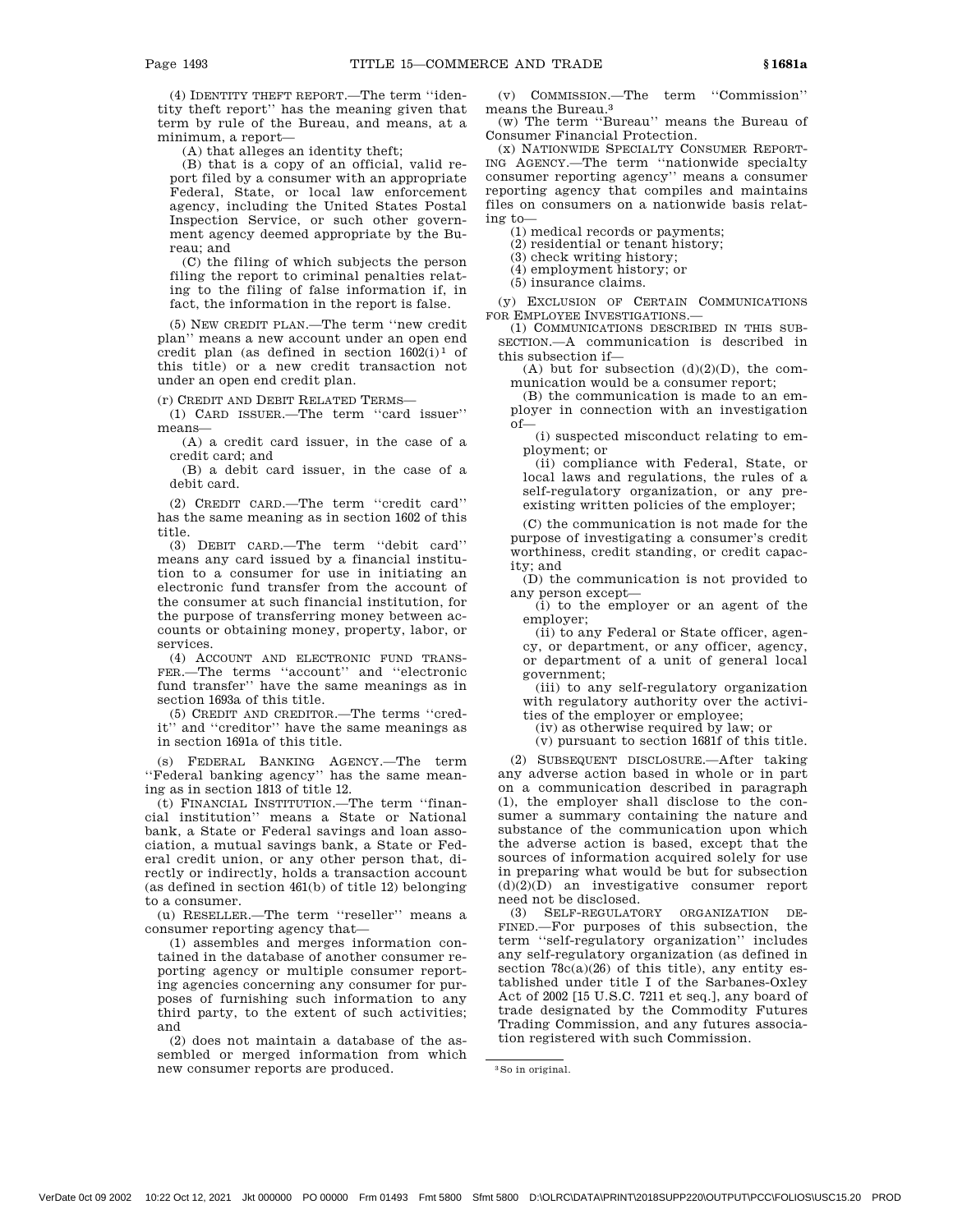(z) VETERAN.—The term ''veteran'' has the meaning given the term in section 101 of title 38. (aa) VETERAN'S MEDICAL DEBT.—The term ''veteran's medical debt''—

(1) means a medical collection debt of a veteran owed to a non-Department of Veterans Affairs health care provider that was submitted to the Department for payment for health care authorized by the Department of Veterans Affairs; and

(2) includes medical collection debt that the Department of Veterans Affairs has wrongfully charged a veteran.

(Pub. L. 90–321, title VI, §603, as added Pub. L. 91–508, title VI, §601, Oct. 26, 1970, 84 Stat. 1128; amended Pub. L. 102–537, §2(b), Oct. 27, 1992, 106 Stat. 3531; Pub. L. 104–208, div. A, title II, §2402, Sept. 30, 1996, 110 Stat. 3009–426; Pub. L. 105–347, §6(1)–(3), Nov. 2, 1998, 112 Stat. 3211; Pub. L. 108–159, title I, §111, title II, §214(c)(1), title IV, §411(b), (c), title VI, §611, Dec. 4, 2003, 117 Stat. 1954, 1983, 2001, 2010; Pub. L. 111–203, title X, §1088(a)(1), (2)(A), (C), (3), July 21, 2010, 124 Stat. 2086, 2087; Pub. L. 115–174, title III, §302(b)(1), May 24, 2018, 132 Stat. 1333.)

### REFERENCES IN TEXT

Subsection (x) of this section, referred to in subsec.  $\rm (d)(2)(D),$  was redesignated subsection  $\rm (y)$  of this section by Pub. L. 111–203, title X, §1088(a)(1), July 21, 2010, 124 Stat. 2086.

Section 1602(i) of this title, referred to in subsec. (q)(5), was redesignated section 1602(j) of this title by Pub. L. 111–203, title X, §1100A(1)(A), July 21, 2010, 124 Stat. 2107.

The Sarbanes-Oxley Act of 2002, referred to in subsec. (y)(3), is Pub. L. 107–204, July 30, 2002, 116 Stat. 745. Title I of the Act is classified principally to subchapter I (§7211 et seq.) of chapter 98 of this title. For complete classification of this Act to the Code, see Short Title note set out under section 7201 of this title and Tables.

### **AMENDMENTS**

2018—Subsecs. (z), (aa). Pub. L. 115–174 added subsecs. (z) and (aa).

2010—Subsec. (k)(2). Pub. L. 111–203, §1088(a)(3), substituted ''Bureau'' for ''Board of Governors of the Federal Reserve System''.

Subsec. (q)(3), (4). Pub. L. 111–203, §1088(a)(2)(C), substituted ''the Bureau'' for ''the Commission'' wherever appearing.

Subsec. (v). Pub. L. 111–203, §1088(a)(2)(A), substituted ''Bureau'' for ''Federal Trade Commission''.

Subsecs. (w) to (y). Pub. L. 111–203, §1088(a)(1), added subsec. (w) and redesignated former subsecs. (w) and (x) as (x) and (y), respectively.

2003—Subsec. (d)(2). Pub. L. 108–159, §411(b)(1), substituted ''Except as provided in paragraph (3), the term'' for ''The term'' in introductory provisions.

Subsec. (d)(2)(A). Pub. L. 108–159, §214(c)(1), inserted ''subject to section 1681s–3 of this title,'' after ''(A)'' in introductory provisions.

Subsec. (d)(2)(D). Pub. L. 108–159, §611(b), inserted ''or (x)'' after ''subsection (*o*)''.

Subsec. (d)(3). Pub. L. 108–159, §411(b)(2), added par. (3).

Subsec. (i). Pub. L. 108-159, §411(c), inserted heading and amended text of subsec. (i) generally. Prior to amendment, text read as follows: ''The term 'medical information' means information or records obtained, with the consent of the individual to whom it relates. from licensed physicians or medical practitioners, hospitals, clinics, or other medical or medically related facilities.''

Subsecs. (q) to (w). Pub. L. 108–159, §111, added subsecs.  $(q)$  to  $(w)$ .

Subsec. (x). Pub. L. 108–159, §611(a), added subsec. (x). 1998—Subsec. (d)(2)(A)(iii). Pub. L. 105–347, §6(1),

struck out ''any'' before ''communication of other''. Subsec. (*o*)(1). Pub. L. 105–347, §6(2), substituted  $'(d)(2)(D)$ " for  $''(d)(2)(E)$ ".

Subsec. (*o*)(4). Pub. L. 105–347, §6(3), substituted "and" for "or" at end.

1996—Subsec. (d). Pub. L. 104–208, §2402(e), inserted subsec. heading, designated existing provisions as par. (1) and inserted heading, redesignated cls. (1) to (3) as subpars. (A) to (C), respectively, added par. (2), and struck out at end ''The term does not include (A) any report containing information solely as to transactions or experiences between the consumer and the person making the report; (B) any authorization or approval of a specific extension of credit directly or indirectly by the issuer of a credit card or similar device; or (C) any report in which a person who has been requested by a third party to make a specific extension of credit directly or indirectly to a consumer conveys his decision with respect to such request, if the third party advises the consumer of the name and address of the person to whom the request was made and such person makes the disclosures to the consumer required under section 1681m of this title.''

Subsec. (k). Pub. L. 104–208, §2402(a), added subsec. (k).

Subsec. (*l*). Pub. L. 104–208, §2402(b), added subsec. (*l*). Subsec. (m). Pub. L. 104–208, §2402(c), added subsec. (m).

Subsec. (n). Pub. L. 104–208, §2402(d), added subsec. (n).

Subsec. (*o*). Pub. L. 104–208, §2402(f), added subsec. (*o*). Subsec. (p). Pub. L. 104–208, §2402(g), added subsec. (p). 1992—Subsec. (j). Pub. L. 102–537 added subsec. (j).

## EFFECTIVE DATE OF 2018 AMENDMENT

Pub. L. 115–174, title III, §302(e), May 24, 2018, 132 Stat. 1335, provided that: ''The amendments made by this section [amending this section and sections 1681c, 1681c–1, 1681i, and 1681t of this title and enacting provisions set out as a note under section 1681c of this title] shall take effect on the date that is 1 year after the date of enactment of this Act [May 24, 2018].''

### EFFECTIVE DATE OF 2010 AMENDMENT

Amendment by Pub. L. 111–203 effective on the designated transfer date, see section 1100H of Pub. L. 111–203, set out as a note under section 552a of Title 5, Government Organization and Employees.

# EFFECTIVE DATE OF 2003 AMENDMENT

Amendment by Pub. L. 108–159 subject to joint regulations establishing effective dates as prescribed by Federal Reserve Board and Federal Trade Commission, except as otherwise provided, see section 3 of Pub. L. 108–159, set out as a note under section 1681 of this title.

Pub. L. 108–159, title IV, §411(d), Dec. 4, 2003, 117 Stat. 2002, provided that: ''This section [amending this section and section 1681b of this title] shall take effect at the end of the 180-day period beginning on the date of enactment of this Act [Dec. 4, 2003], except that paragraph (2) of section 604(g) of the Fair Credit Reporting  $\operatorname{Act}$  [15 U.S.C. 1681b(g)(2)] (as amended by subsection (a) of this section) shall take effect on the later of—

''(1) the end of the 90-day period beginning on the date on which the regulations required under paragraph (5)(B) of such section 604(g) are issued in final form; or

''(2) the date specified in the regulations referred to in paragraph (1).

### EFFECTIVE DATE OF 1998 AMENDMENT

Pub. L. 105–347, §7, Nov. 2, 1998, 112 Stat. 3211, provided that: ''The amendments made by this Act [amending this section and sections 1681b, 1681c, 1681g, 1681i, 1681k, and 1681s of this title] shall be deemed to have the same effective date [see section 2420 of Pub. L. 104–208, set out as a note below] as the amendments